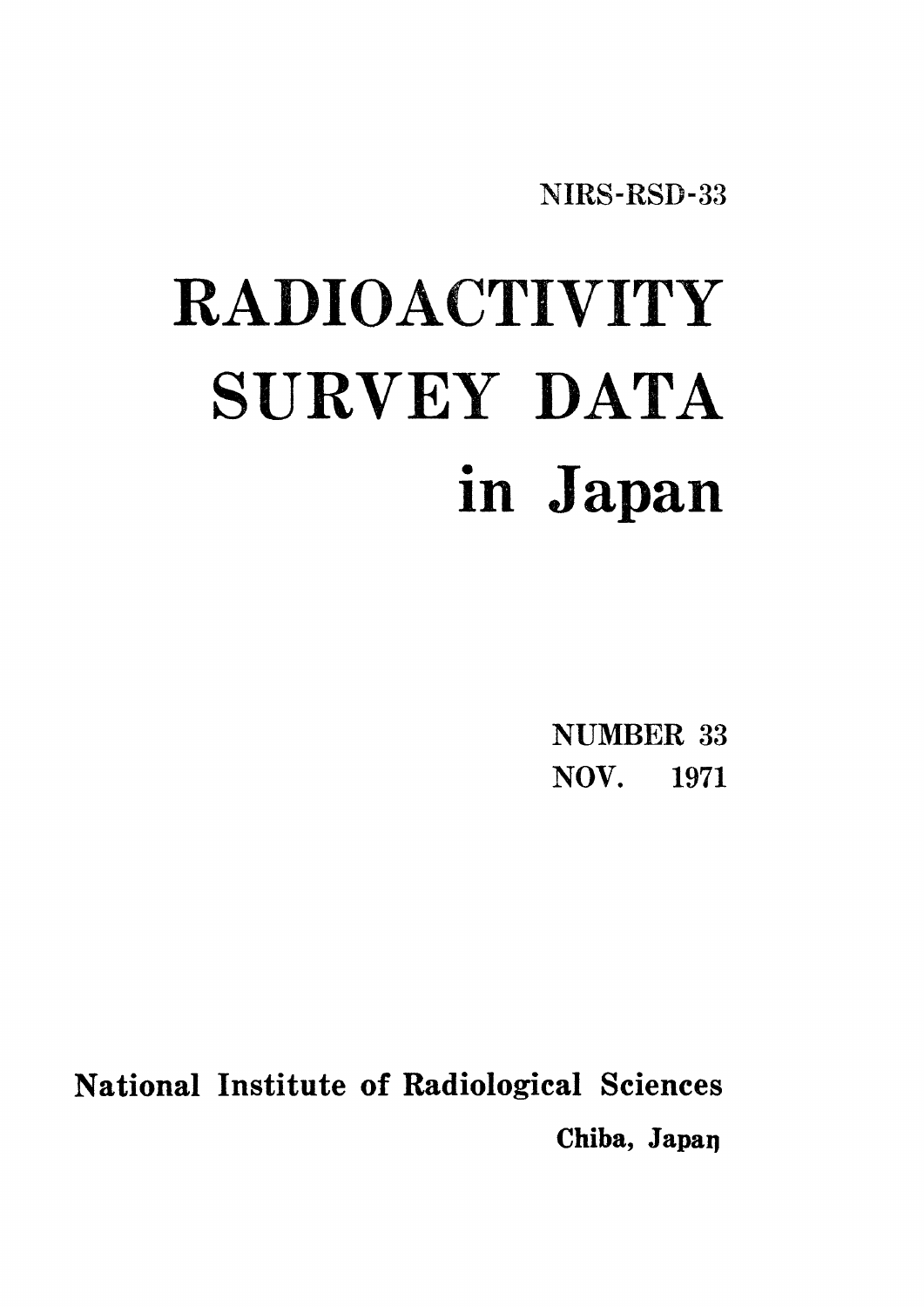## Radioactivity Survey Data in Japan

Number 33

Nov. 1971

#### Contents

#### **External Dose Data**

| <b>External Exposure due to Natural Radiation</b>                                                                                                                                                                              |                 |
|--------------------------------------------------------------------------------------------------------------------------------------------------------------------------------------------------------------------------------|-----------------|
| <b>Dietaly Data</b>                                                                                                                                                                                                            |                 |
| Strontium-90 and Cesium-137 in Rice                                                                                                                                                                                            |                 |
| (National Institute of Agricultural Sciences) manufactured and the contract of the Catalonian Control of Agricultural Sciences) manufactured and the Catalonian Control of Agriculture of Agriculture of Agriculture of Agricu |                 |
| <b>Strontium-90 in Wheat</b>                                                                                                                                                                                                   |                 |
|                                                                                                                                                                                                                                |                 |
| DATA OF THE TWELFTH NUCLEAR TEST OF PEOPLE'S REPUBLIC OF CHINA                                                                                                                                                                 |                 |
| <b>Meteorological Data</b>                                                                                                                                                                                                     |                 |
| Gross Beta-radioactivity in Rain and Dry Fallout                                                                                                                                                                               |                 |
|                                                                                                                                                                                                                                | $\overline{13}$ |
| <b>Gross Beta-radioactivity in Upper Air</b>                                                                                                                                                                                   |                 |
|                                                                                                                                                                                                                                |                 |

National Institute of Radiological Sciences, Chiba Japan Science and Technology Agency, Japan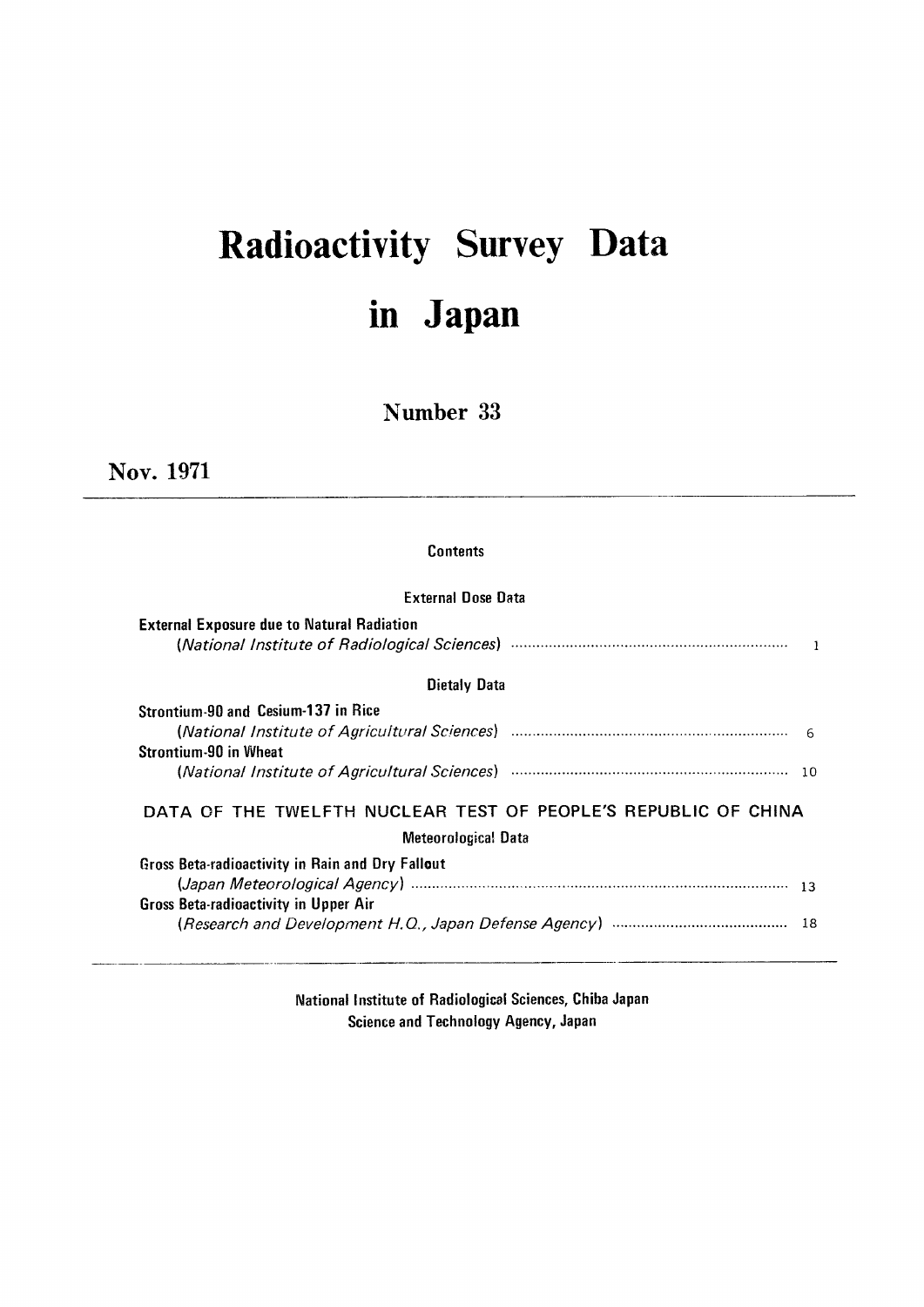### **External Dose Data**

**External Exposure due to Natural Radiation** 

(National Institute of Radiological Sciences)

A field survey of exposure rates due to natural radiation has been conducted throughtout the Hokuriku district of Japan during May 1970 and October 1970.

The situation of the Hokuriku district in Japan is shown in Figure 1. Distribution of observed locations in the districts is indicated in Figure 2. In each location, from one to five sites containing at least 5 stations were made there. A total of 83 site were measured.

Observations were made using a spherical ionization chamber and several scintillation surveymeters. The spherical plastic ionization chamber of which inner diameter and wall thickness are respectively 200 mm and 3 mm (acrylate) has adequate sensitivity for field survey. The chamber was used as a standard of apparatus, but it is difficult to observe all locations only by the apparatus, so that a surveymeter with a Nal (T1)  $1''\phi$  x 1" scintillator was used for regular measurements. Two types of surveymeters, the one with a  $2''\phi \times 2''$  Nal (T1) scintillator and the other with a  $3''\phi \times 3''$  Nal (T1) scintillator, were used as

auxiliary devices. In 13 sites, both the chamber and the surveymeter were used for measurement of given stations and their readings are compared for drawing a relationship between them.

Practically the direct reading of the surveymeter were reduced into the reading of the plastic chamber corresponding to it from the relationship of linear proportion. Systematic error at calibration  $(60 Co)$  and reading error (random) of the plastic chamber were respectively within  $\pm 6$  % (maximum overall error) and within  $\pm 3.5$  % (standard error for  $6\mu$ R/hr). Reading error of the surveymeter is about  $\pm 3$  % (standard error for 6  $\mu$ R/hr).

Measurements in open bare field were made at one meter above the ground and outdoor gamma-rays exposure rates  $(\mu R/hr)$  were due to cosmic rays as well as terrestrial radiation, so that it may be considered that the contribution of fallout due to artificial origin was very slight.

Gamma-ray exposure rates due to natural radiation in each location are shown in table 1, and population exposure due to natural radiation in each prefecture of the Hokuriku district is shown in table 2.

#### Table 1. Gamma-ray Exposure Rates due to Natural Radiation in each Location of the Hokuriku district  $-$  May, 1970 and October, 1970  $$ by S. Abe, T. Ido and S. Hongo

| Prefecture | Location   | Exposure Rate<br>$(\mu R/hr)$ | Apparatus* | Number of Sites<br>measured in each Location |
|------------|------------|-------------------------------|------------|----------------------------------------------|
| Niigata    | 1 Samboku  | 13.0                          |            |                                              |
|            | 2 Murakami | 14.9                          |            |                                              |
|            | 3 Shibata  | 14.2                          |            |                                              |
|            | 4 Niigata  | 10.8                          | D<br>A     | 5                                            |
|            | 5 Maki     | 10.9                          | C, D       |                                              |

(National Institute of Radiological Sciences)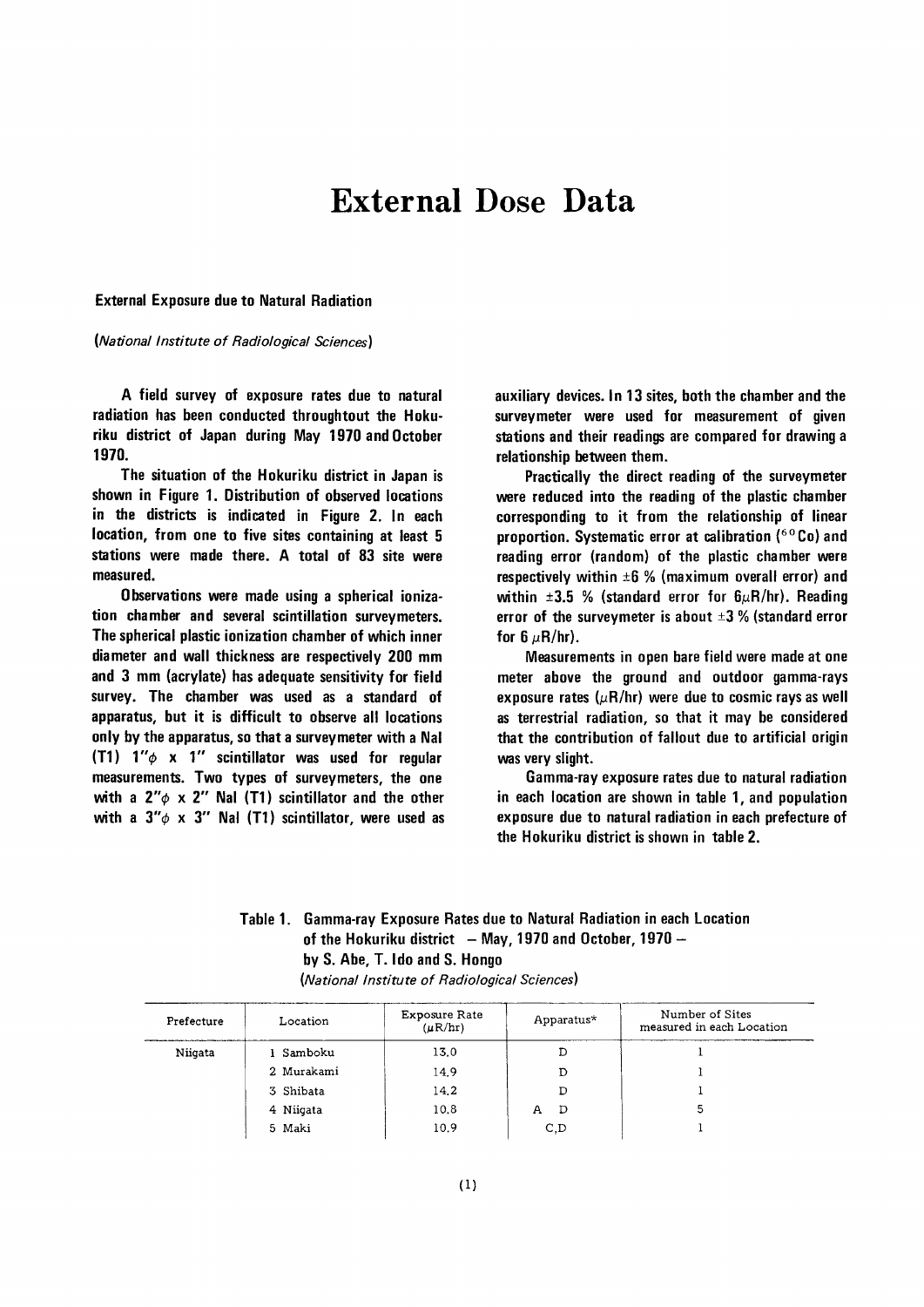| Prefecture | Location                  | Exposure Rate<br>$(\mu R/hr)$ | Apparatus    | Number of Sites<br>measured in each Location |
|------------|---------------------------|-------------------------------|--------------|----------------------------------------------|
| Niigata    | 6 Maki beach              | 7.8                           | A C, D       | 3                                            |
|            | 7 Shirone                 | 11.1                          | C, D         | ı                                            |
|            | 8 Niitsu                  | 12.4                          | C, D         | 1                                            |
|            | 9 Suibara                 | 11.7                          | C, D         | 1                                            |
|            | 10 Tsugawa                | 9.9                           | C, D         | 1                                            |
|            | 11 Kamo                   | 10.7                          | C, D         | 1                                            |
|            | 12 Tsubame                | 11.5                          | C, D         | ı                                            |
|            | 13 Sanjo                  | 11.6                          | C,D          | 1                                            |
|            | 14 Mitsuke                | 10.2                          | C, D         | 1                                            |
|            | 15 Izumozaki              | 10.7                          | C, D         | 1                                            |
|            | 16 Tochio                 | 10.7                          | C, D         | 1                                            |
|            | 17 Nagaoka                | 10.6                          | A, C, D      | 2                                            |
|            | 18 Kashiwazaki<br>Arahama | 8.5                           | C, D         | 1                                            |
|            | 19 Kashiwazaki            | (11.0)                        | $\mathbf C$  |                                              |
|            | 20 Ojiya                  | 10.5                          | C, D         | 1                                            |
|            | 21 Koide                  | 12.7                          | C, D         | ı                                            |
|            | 22 Shiozawa               | 7,8                           | C, D         | 1                                            |
|            | 23 Tokamachi              | 6.9                           | C, D         | 1                                            |
|            | 24 Matsudai               | 6.5                           | C, D         | 1                                            |
|            | 25 Urakawara              | 12.5                          | C, D         | 1                                            |
|            | 26 Naoetsu                | 8.7                           | C, D         | 1                                            |
|            | 27 Takada                 | 10.1                          | A, C, D      | 2                                            |
|            | 28 Arai                   | 8.1                           | C, D         | 1                                            |
|            | 29 Itoigawa               | 8.1                           | C, D         | 1                                            |
|            | 30 Oumi                   | 9,8                           | C, D         | Ŧ                                            |
| Toyama     | 31 Kurobe                 | 11.7                          | C, D         | $\mathbf{1}$                                 |
|            | 32 Uozu                   | 10.3                          | C, D         | ı                                            |
|            | 33 Namerikawa             | 10.2                          | C, D         | 1                                            |
|            | 34 Himi<br>35 Shimminato  | 3,4<br>$7.3\,$                | C, D<br>C, D | ì<br>$\bf{l}$                                |
|            | 36 Takaoka                | 11.1                          | C, D         | $\boldsymbol{2}$                             |
|            | 57 Oyabe                  | 3.5                           | C, D         | ı                                            |
|            | 38 Toyama                 | 9.4                           | A, C, D      | 4                                            |
|            | 39 Johana                 | 8.9                           | C, D         | $\mathbf{1}$                                 |
|            | 40 Hosoiri                | $\pm 1.6$                     | C, D         | ı                                            |
| Jshikawa   | 41 Suzu                   | 11.7                          | C, D         | ì.                                           |
|            | 42 Wajima                 | 9.0                           | C, D         | 1                                            |
|            | 43 Uchiura                | 9.3                           | A, C, D      | 1                                            |
|            | 44 Anamizu                | 6.7                           | C, D         | 1                                            |
|            | Tsubakizaki               |                               |              |                                              |
|            | 45 Anamizu                | 6.5                           | C, D         | $\mathbf{1}$                                 |
|            | 46 Togi                   | 10,8                          | C, D         | Ţ                                            |
|            | 47 Shika                  | 10.6                          | A, C, D      | 1                                            |
|            | 18 Nanao                  | 8.9                           | C, D         | 1                                            |
|            | 49 Hakui                  | 11.2                          | D            | 1                                            |
|            | 50 Kanazawa               | 11.4                          | A, C, D      | 5                                            |
|            | 51 Yoshinodani            | 12.1                          | C, D         | Ĵ.                                           |
|            | 52 Komatsu                | 9.7                           | C, D         | 1                                            |
|            | 53 Kaga                   | 9.5                           | C, D         | 1                                            |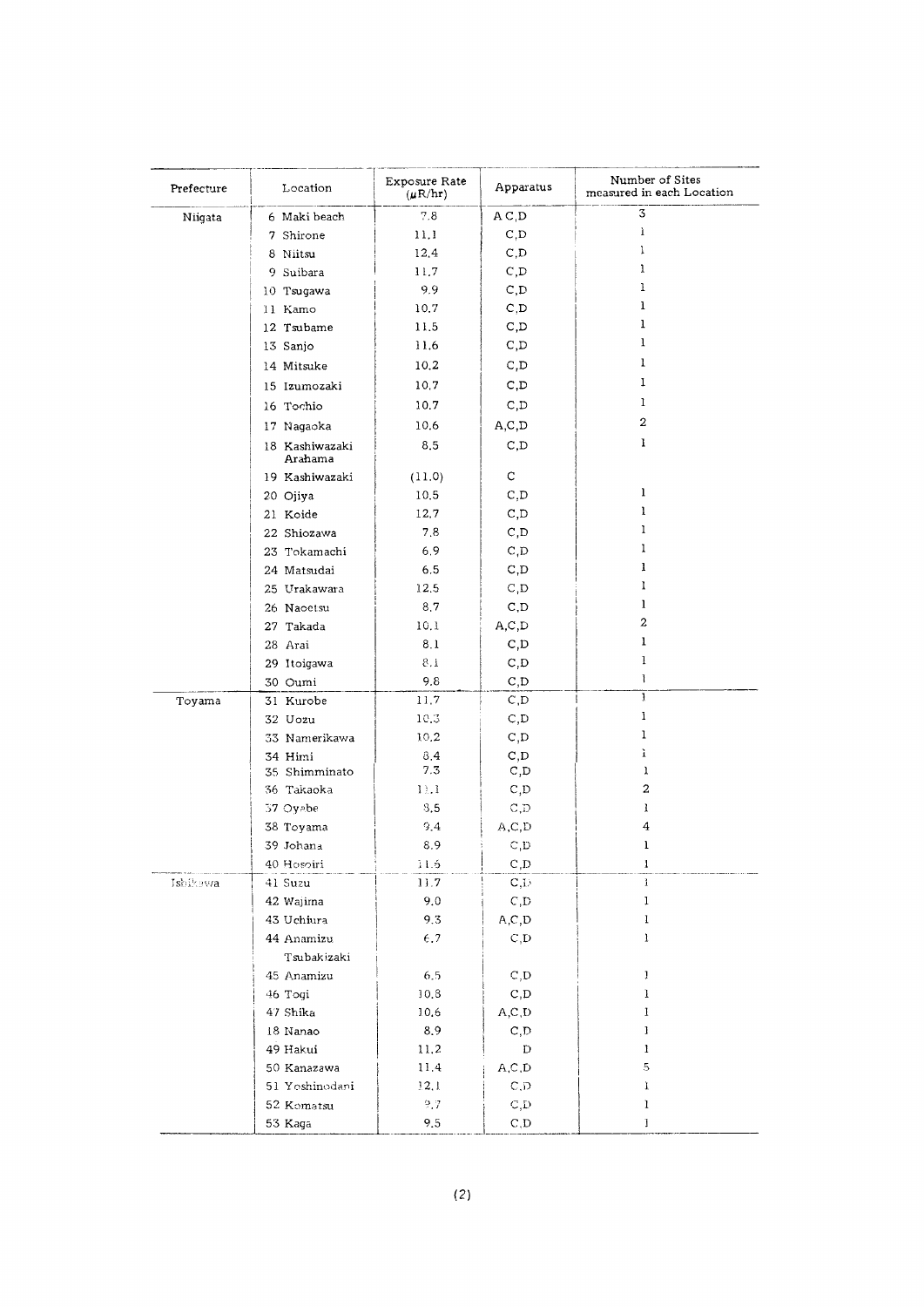| Prefecture | Location     | <b>Exposure Rate</b><br>$(\mu R/hr)$ | Apparatus | Number of Sites<br>measured in each Location |
|------------|--------------|--------------------------------------|-----------|----------------------------------------------|
| Fukui      | 54 Fukui     | 10,7                                 | A, C, D   | 3                                            |
|            | 55 Katsuyama | 12.0                                 | C,D       |                                              |
|            | 56 Ono       | 12.7                                 | D         |                                              |
|            | 57 Sabae     | 11.4                                 | C, D      |                                              |
|            | 58 Takefu    | 8.0                                  | C, D      |                                              |
|            | 59 Tsuruga   | 19.4                                 | A, C, D   | 1                                            |
|            | Myojin       |                                      |           |                                              |
|            | 60 Tsuruga   | 16.9                                 | A, C, D   | ı                                            |
|            | 61 Mihama    | 18.9                                 | A, C, D   | 1                                            |
|            | Okuura       |                                      |           |                                              |
|            | 62 Mihama    | 12.4                                 | C, D      | 1                                            |
|            | 63 Obama     | 9,8                                  | C, D      | 1                                            |
|            | 64 Takahama  | 14.5                                 | A, C, D   | 1                                            |
|            | Jinno        |                                      |           |                                              |
|            | 65 Takahama  | 9.2                                  | C, D      | 1                                            |

 $\star$ 

- Spherical Ionization Chamber A:
- Survey meter with a  $3''\phi \times 3''$  NaI (Tl)  $B$ :
	- Scintillator and a recorder
- Survey meter with  $2'' \phi \times 2''$  NaI (Tl)  $\mathbf{C}$  : Scintillator and a recorder
- Survey meter with  $1'' \phi \times 1''$  NaI (Tl)  $D:$ Scintillator

| Table 2. Population Exposure due to Natural Radiation |  |  |  |
|-------------------------------------------------------|--|--|--|
| in each Prefecture of the Hokuriku district           |  |  |  |
| by S. Abe, T. Ido and S. Hongo                        |  |  |  |
| (National Institute of Radiological Sciences)         |  |  |  |

| Prefecture | Exposure Rate ± Standard Deviation<br>$(\mu R/hr)$ | Population*<br>(x1000) | Number<br>of Sites |
|------------|----------------------------------------------------|------------------------|--------------------|
| Niigata    | $10.7 \pm 1.7$                                     | 2,361                  | 38                 |
| Toyama     | $9.7 \pm 1.4$                                      | 1,030                  | 14                 |
| Ishikawa   | $10.6 \pm 1.1$                                     | 1,002                  | 17                 |
| Fukui      | $11.6 \pm 2.9$                                     | 744                    | 14                 |
| Hokuriku   | $10.6 \pm 1.9$                                     | 5,137                  | 83                 |

\* 1970 National Census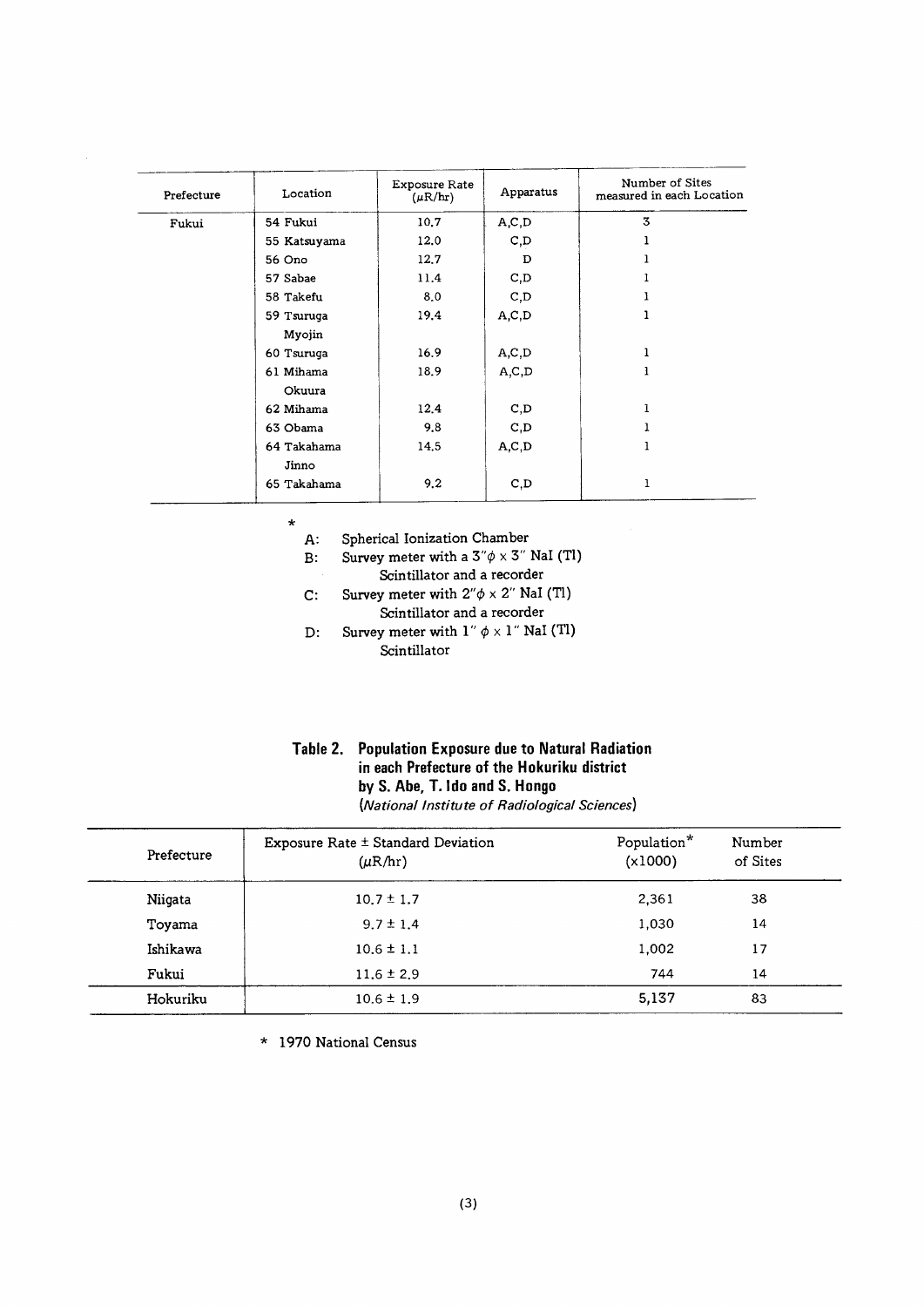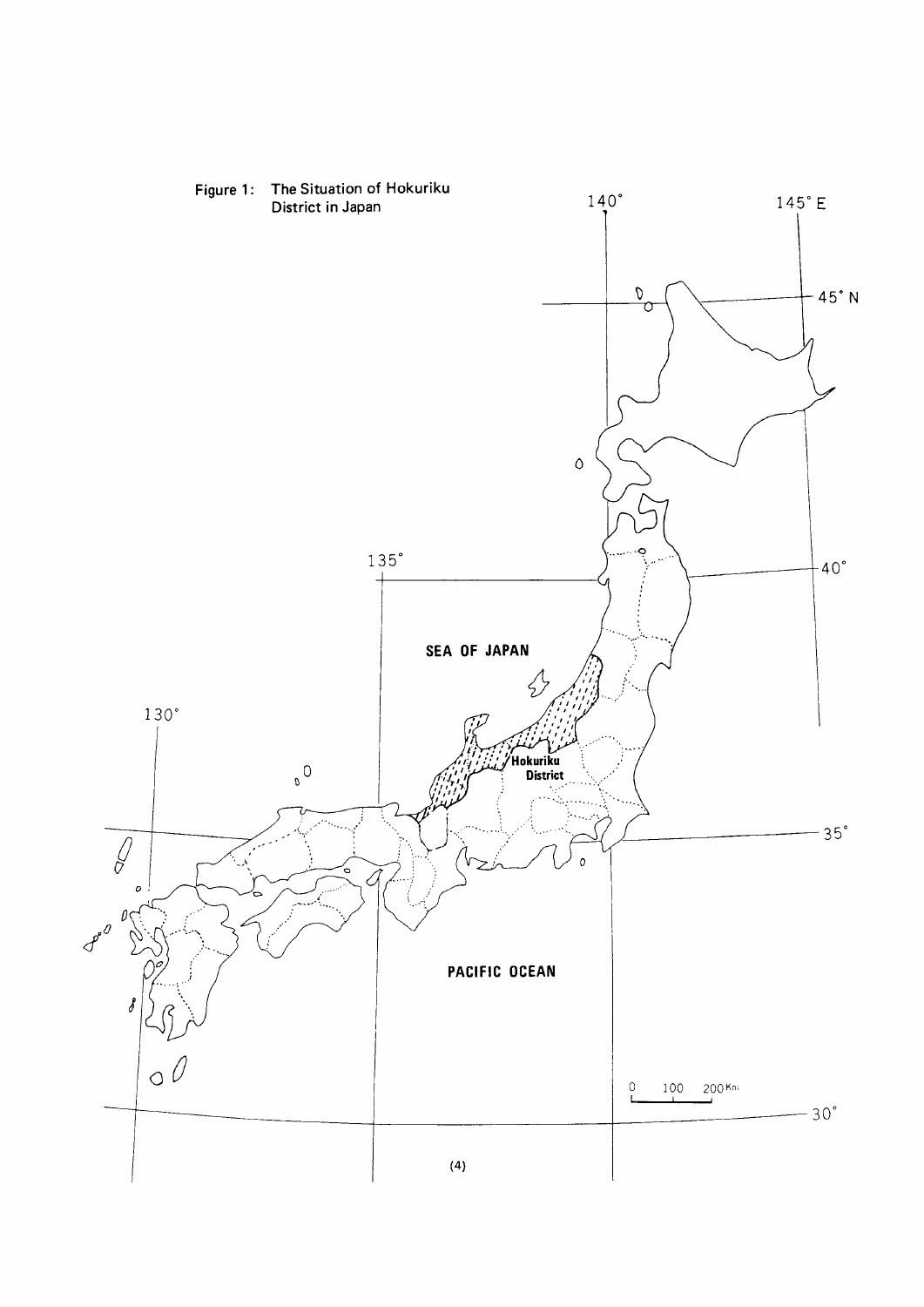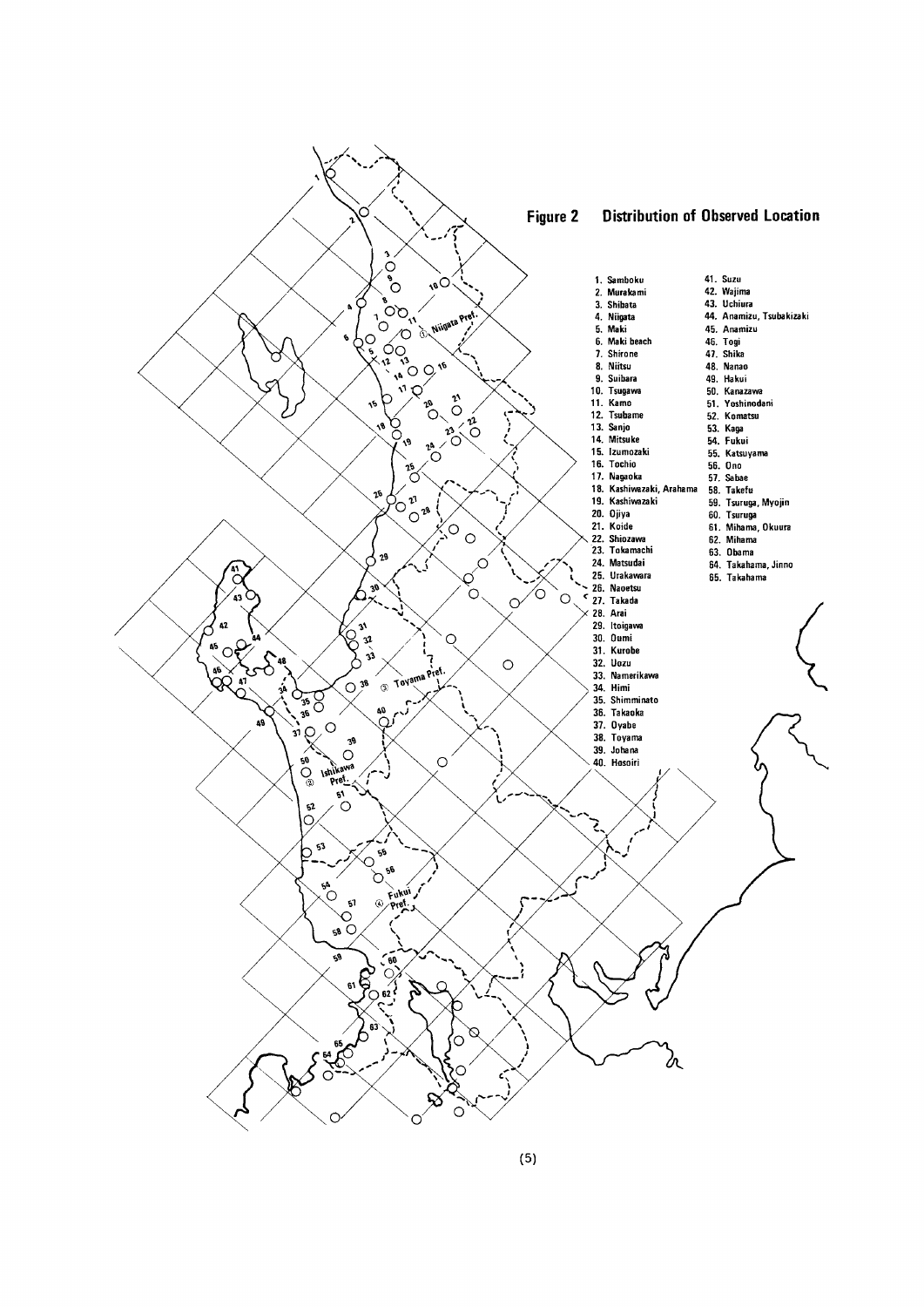### Dietary Data

#### **Strontium-90 and Cesium-137 in Rice**

 $-1969-$ 

#### (National Institute of Agricultural Sciences)

Strontium-90 content in rice has been determined at the National Institute of Agricultural Sciences since 1957, and cesium-137 content in rice since 1961.

All rice samples are collected at, and sent from national and prefectural agricultural areas throughtout Japan. Sampling locations are shown in figure 4.

The samples are chosen as representative of agricultural conditions, including soil type, crop variety, fertilizer application and harvest time.

The analytical procedure applied is the same as described on page 9, Issue number 22, of this publication.

The results obtained from 1969 to 1970 are shown in table 3 and 4. The annual average of strontium-90 and cesium-137 contents during the period from 1957 to 1969 is shown in figure 3.

| Table 3. $^{90}\mathrm{Sr}$ in Rice $-1969$ to 1970 $-$     |
|-------------------------------------------------------------|
| by H. Kobayashi and A. Tsumura                              |
| (National Institute of Agricultural Sciences)               |
| (Continued from Table 6, Issue No. 22, of this publication) |

Month Polished Rice Location harvested g Ca/Kg pCi/Kg S.U. Sapporo, HOKKAIDO 0.047  $1.2$ 26 October Akita, AKITA 0.040  $2.3$ 57  $^{\prime}$  $\ddot{\phantom{0}}$ Morioka, IWATE 0.053  $0.5$ 9 Sendai, MIYAGI  $\ddot{\phantom{0}}$ 0.078 1.7 22 Mito, IBARAKI 0.057  $0.7$  $12$ September 28 Konosu, SAITAMA October 0.039  $1.1$ Tachikawa, TOKYO 0.063 1.6 25  $\overline{1}$ Kofu, YAMANASHI September 0.067  $0.7$ 10  $30$ Takada, NIIGATA  $\bar{\alpha}$ 0.072  $2.3$  $\overline{a}$ 35 Kanazawa, ISHIKAWA 0.043 1.5 0.064  $1.7$ 27 Tsu, MIE October November 0.064  $0.5$  $\overline{7}$ Osaka, OSAKA  $12$ Okayama, OKAYAMA  $\overline{u}$ 0.048 0.6 Tottori, TOTTORI October 0.042 1.3 31 Tsukushino, FUKUOKA November 0.066  $0.9$ 14 0.056  $1.2$ 23 Average for year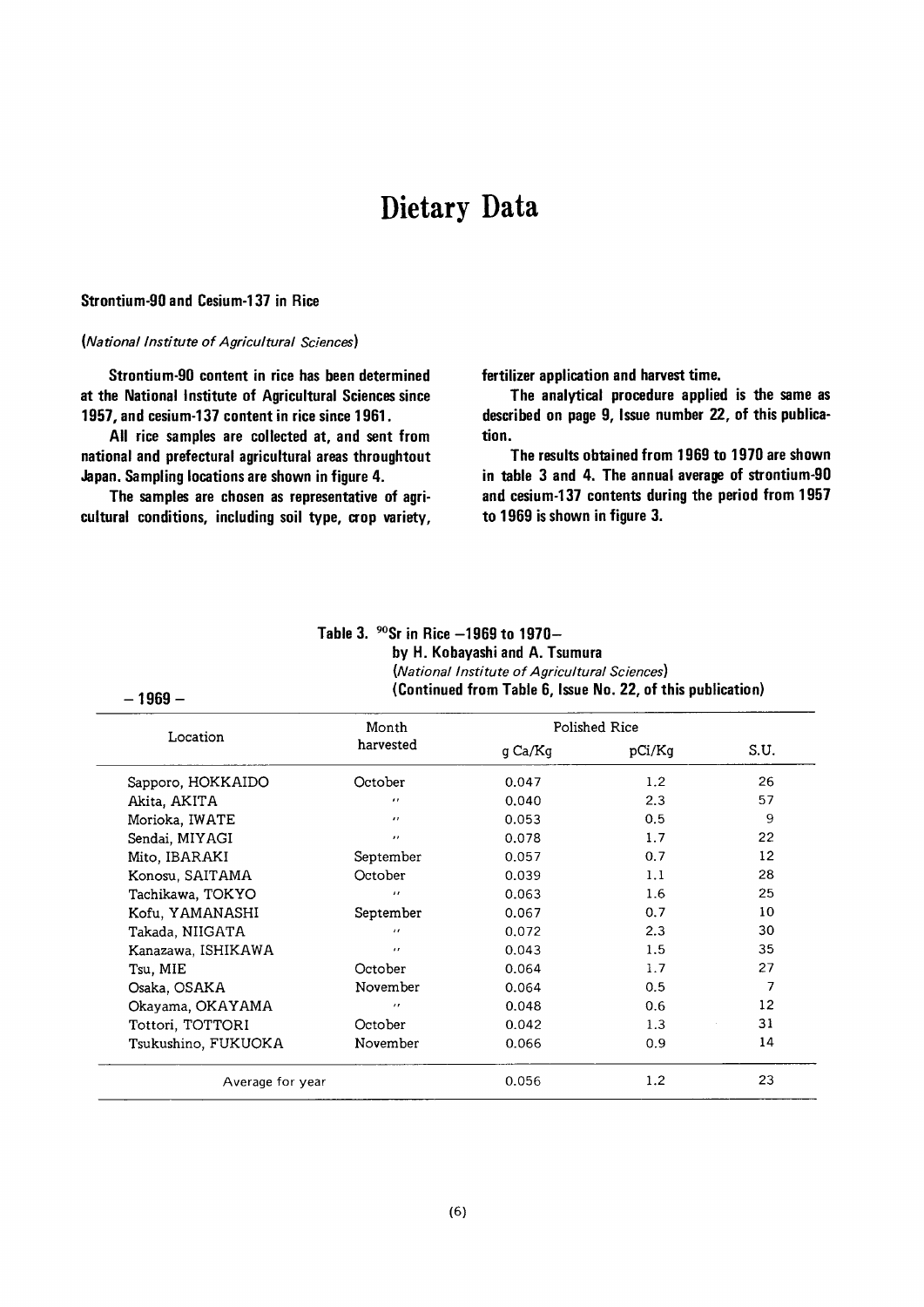#### $-1970-$

| pCi/Kq<br>9.7<br>17.0<br>12.4. | S.U.<br>149<br>126 | q Ca/Kq<br>0.047<br>0.058 | pCi/Kg<br>2.6 | S.U.<br>55 |
|--------------------------------|--------------------|---------------------------|---------------|------------|
|                                |                    |                           |               |            |
|                                |                    |                           |               |            |
|                                |                    |                           | 2.4           | 41         |
|                                | 103                | 0.047                     | 1.2           | 26         |
| 8.6                            | 79                 | 0.055                     | 1.7           | 31         |
| 5.6                            | 56                 | 0.046                     | 1.4           | 31         |
| 8.1                            | 60                 | 0.059                     | 1.2           | 20         |
| 11.0                           | 114                | 0.055                     | 1.0           | 18         |
| 4.7                            | 65                 | 0.048                     | 0.5           | 10         |
| 14.5                           | 104                | 0.056                     | 2.7           | 48         |
| 9.9                            | 82                 | 0.054                     | 1.7           | 32         |
| 14.3                           | 192                | 0.048                     | 1.6           | 33         |
| 6.1                            | 61                 | 0.050                     | 1.4           | 28         |
| 4.7                            | 42                 | 0.057                     | 0.9           | 16         |
| 8,3                            | 118                | 0.057                     | 1.8           | 38         |
| 8.2                            | 74                 | 0.052                     | 2.6           | 50         |
| 9.5                            | 95                 | 0.052                     | 1.6           | 32         |
|                                | 0.121              |                           |               |            |

#### Table 4.  $137$  Cs in Rice  $-196$ by H. Kobayashi and A. (National Institute of Agricultural Sciences) (Continued from Table 7, Issue No. 2

|                     | Month             |        | Polished Rice |      |
|---------------------|-------------------|--------|---------------|------|
| Location            | harvested         | g K/Kg | pCi/Kq        | C.U. |
| Sapporo, HOKKAIDO   | October           | 1.106  | 24.6          | 23   |
| Akita, AKITA        | $^{\prime\prime}$ | 0.993  | 32.2          | 34   |
| Morioka, IWATE      | $\bullet$         | 0.799  | 33.0          | 41   |
| Sendai, MIYAGI      | $^{\prime}$       | 1.113  | 22.4          | 20   |
| Konosu, SAITAMA     | $\bullet$         | 0.809  | 8.8           | 11   |
| Tachikawa, TOKYO    | $\cdots$          | 1.120  | 15.8          | 14   |
| Kofu, YAMANASHI     | September         | 1.146  | 6.3           | 5    |
| Takada, NIIGATA     | $\bullet$         | 0.933  | 18.3          | 19   |
| Kanazawa, ISHIKAWA  | $\mathbf{r}$      | 0.826  | 11.9          | 15   |
| Tsu, MIE            | October           | 1.253  | 9.9           | 8    |
| Osaka, OSAKA        | November          | 1.360  | 5.1           | 4    |
| Okayama, OKAYAMA    | $^{\prime}$       | 1.253  | 6.6           | 5    |
| Tottori, TOTTORI    | October           | 0.826  | 12.4          | 15   |
| Tsukushino, FUKUOKA | November          | 1.240  | 7.9           | 6    |
| Average for year    |                   | 1.051  | 15.4          | 16   |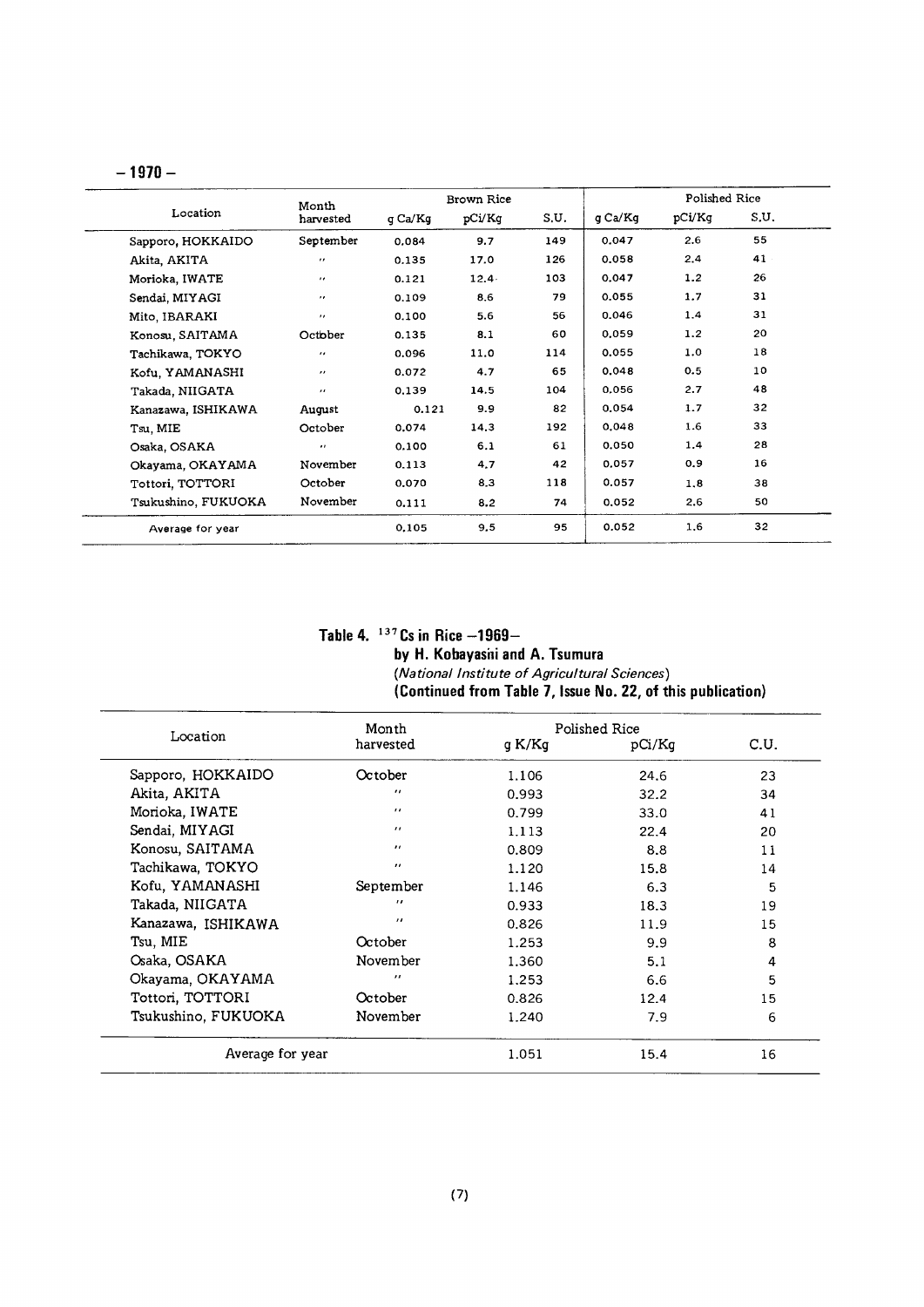

Figure 3 Temporal Variation of <sup>90</sup>Sr and <sup>137</sup>Cs in Rice-- 1957 to 1970 -- All Japan Mean Values-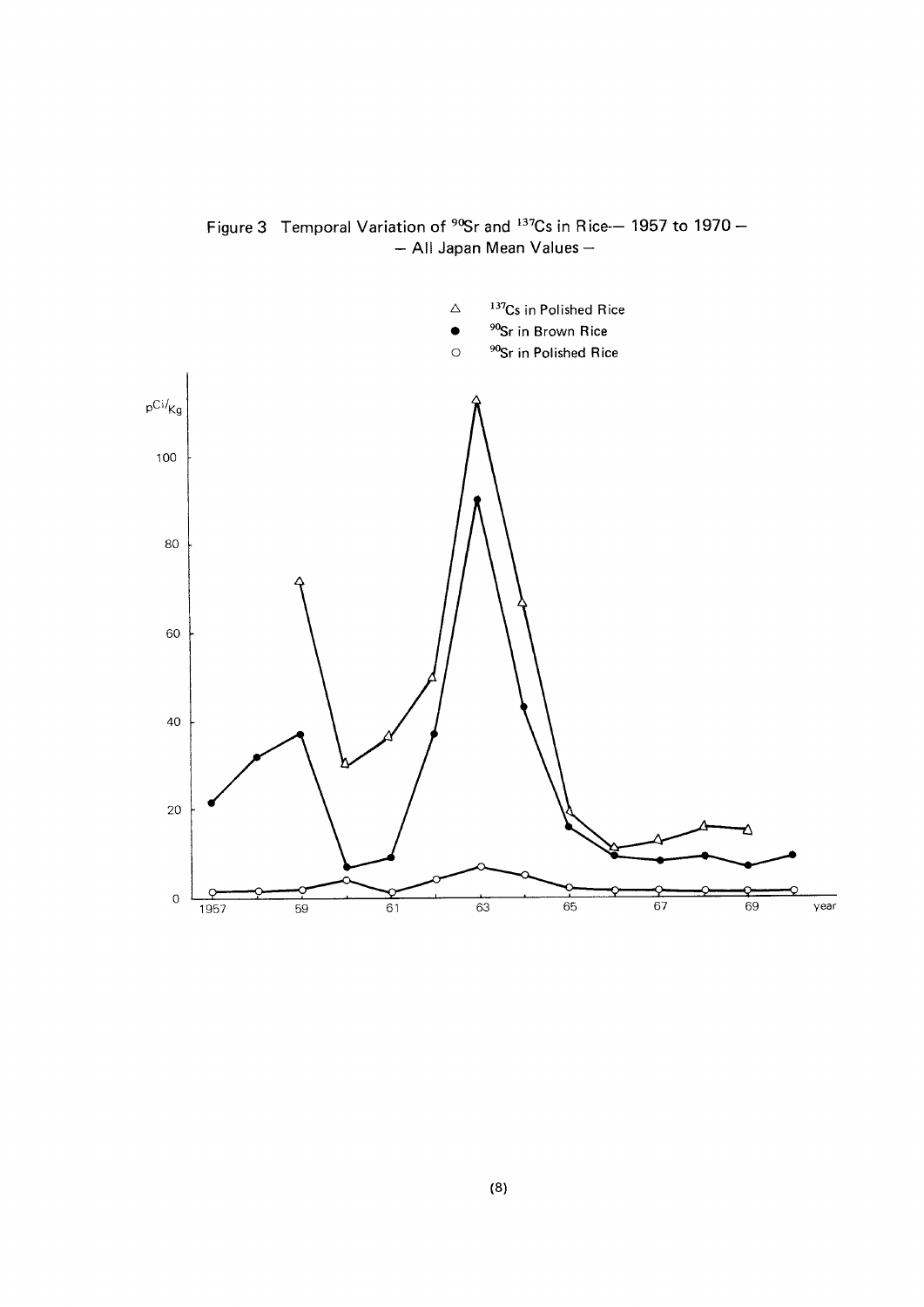Figure 4: Rice Sampling Location

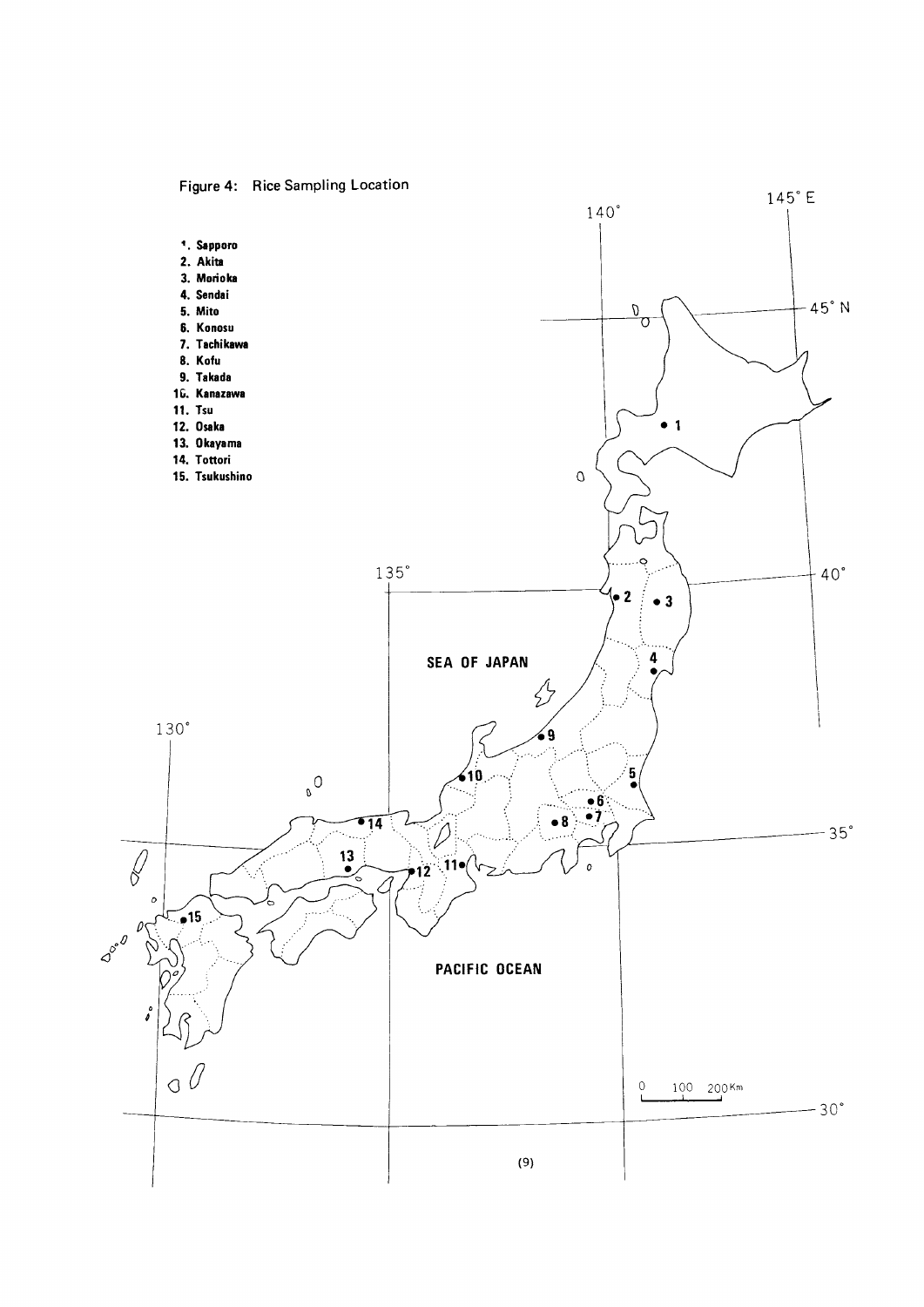#### **Strontium-90 in Wheat**

(National Institute of Agricultural Sciences)

Strontium-90 content in wheat has been determined at the National Institute of Agricultural Sciences since 1957. All wheat samples are collected at, and sent from national and prefectural experimental stations, covering all important areas of agriculture throughout Japan.

Sampling locations are shown in figure 6. The samples are chosen as representative of agricultural conditions, including soil type, crop variety, fertilizer application and harvest time.

The analytical method applied is the same one with that shown on page 11, issue No. 22, of this publication.

The analytical results in 1969 and 1970 are shown in table 5. The yearly average of atrontium-90 content during the period from 1957 to 1970 are shown in figure 5.

| $-1969-$          |                    | (National Institute of Agricultural Sciences)<br>(Continued from Table 8, Issue No. 22, of this Publication) |        |      |
|-------------------|--------------------|--------------------------------------------------------------------------------------------------------------|--------|------|
| Location          | Month<br>harvested | g Ca/Kg                                                                                                      | pCi/Kg | S.U. |
| Sapporo, HOKKAIDO | August             | 0.315                                                                                                        | 24.1   | 77   |
| Akita, AKITA      | July               | 0.372                                                                                                        | 50.5   | 136  |
| Morioka, IWATE    | $\bullet$          | 0.331                                                                                                        | 33.5   | 101  |
| Iwamuma, MIYAGI   | June               | 0.331                                                                                                        | 16.0   | 48   |
| Nagaoka, NIIGATA  | $\bullet$          | 0.301                                                                                                        | 34.4   | 114  |
| Mito, IBARAKI     | July               | 0.378                                                                                                        | 25.9   | 69   |
| Kitamoto, SAITAMA | $\bullet$          | 0.325                                                                                                        | 14.0   | 43   |
| Tachikawa, TOKYO  | June               | 0.402                                                                                                        | 14.7   | 34   |
| Kofu, YAMANASHI   | $^{\prime}$        | 0.313                                                                                                        | 12.7   | 40   |
| Osaka, OSAKA      | $\bullet$          | 0.299                                                                                                        | 25.2   | 84   |
| Okayama, OKAYAMA  | $\cdots$           | 0.331                                                                                                        | 12.8   | 39   |
| Amagi, FUKUOKA    | $^{\prime\prime}$  | 0.385                                                                                                        | 20.5   | 53   |
| Average for year  |                    | 0.340                                                                                                        | 23.6   | 70   |

| Table 5. $90$ Sr in Wheat $-1969$ to 1970-                  |
|-------------------------------------------------------------|
| by H. Kobayashi and A. Tsumura                              |
| (National Institute of Agricultural Sciences)               |
| (Continued from Table 8, Jesue No. 22, of this Publication) |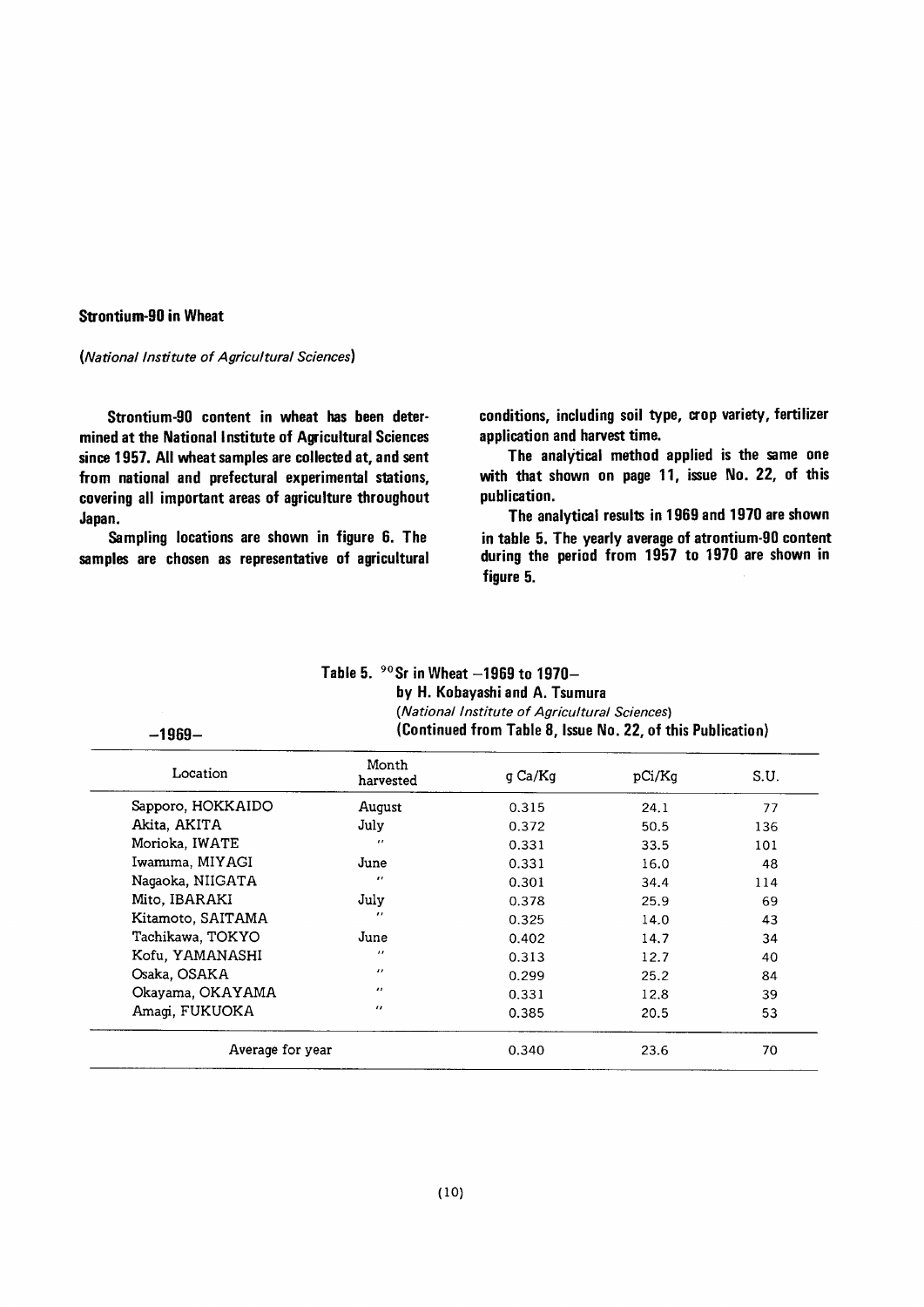| Location          | Month<br>harvested | q Ca/Kg | pCi/Kq | S.U. |
|-------------------|--------------------|---------|--------|------|
| Sapporo, HOKKAIDO | July               | 0.410   | 24.4   | 60   |
| Morioka, IWATE    | $\cdot$            | 0.211   | 18.6   | 88   |
| Iwanuma, MIYAGI   | $^{\prime}$        | 0.211   | 11.9   | 54   |
| Nagaoka, NIIGATA  | $\bullet$          | 0.278   | 37.2   | 133  |
| Mito, IBARAKI     | June               | 0.281   | 22.5   | 80   |
| Kitamoto, SAITAMA | $\cdot$            | 0.261   | 16.7   | 64   |
| Tachikawa, TOKYO  | $^{\prime}$        | 0.378   | 39.8   | 105  |
| Kofu, YAMANASHI   | $^{\prime\prime}$  | 0.221   | 13.5   | 61   |
| Osaka, OSAKA      | $\cdot$            | 0.271   | 31.5   | 116  |
| Okayama, OKAYAMA  | $^{\prime}$        | 0.361   | 30.3   | 84   |
| Amagi, FUKUOKA    | $\cdot$            | 0.325   | 29.9   | 92   |
| Average for year  |                    | 0.292   | 25.1   | 85   |

|  |  | Table 5. $90$ Sr in Wheat $-1970-$ |
|--|--|------------------------------------|
|  |  |                                    |



 $\frac{1}{63}$ 

 $\frac{1}{65}$ 

 $rac{1}{67}$ 

 $\frac{1}{69}$ 

year

 $\frac{1}{59}$ 

 $\frac{1}{1957}$ 

 $\bar{z}$ 

 $\frac{1}{61}$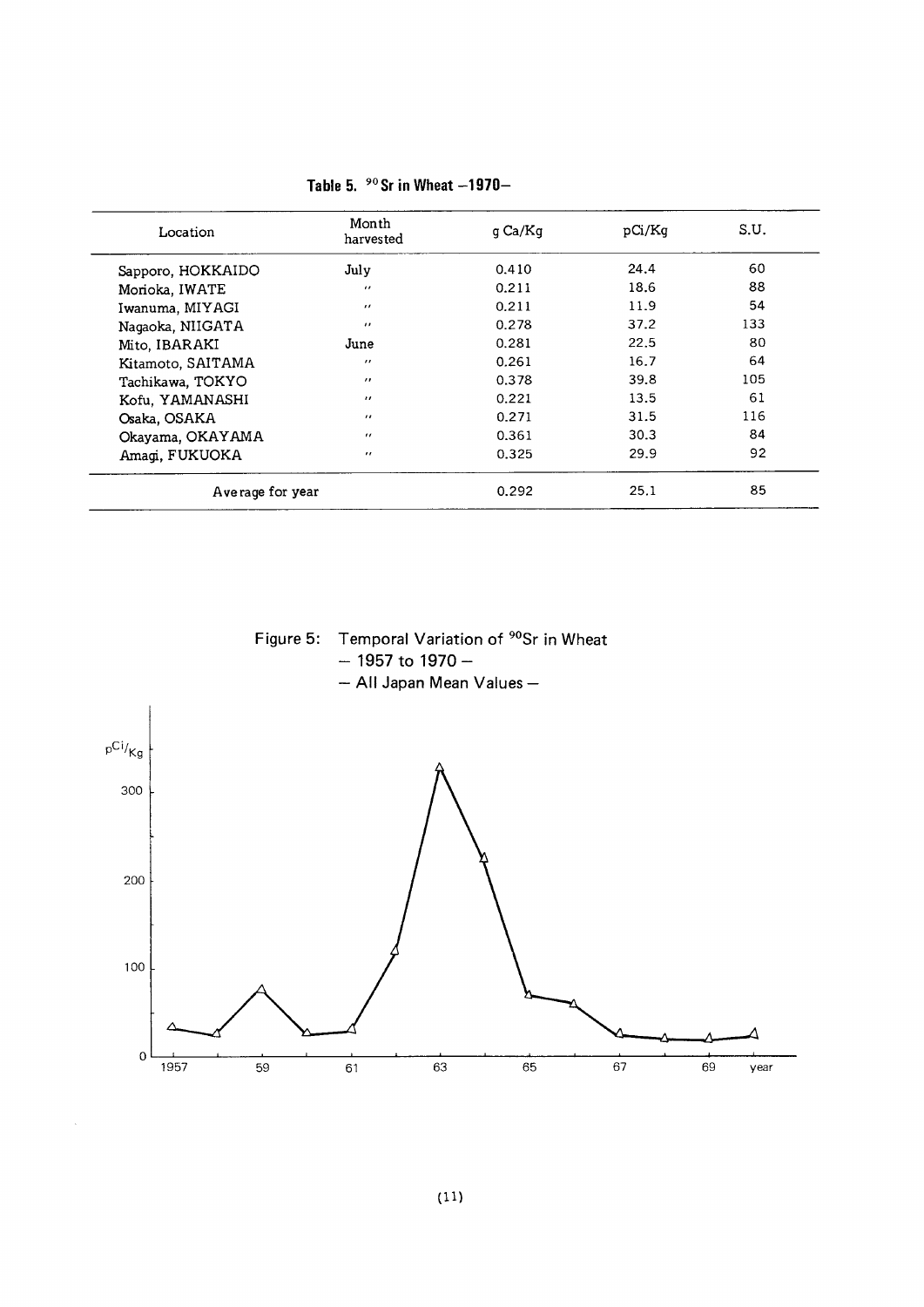Fig. 6: Wheat Sampling Location

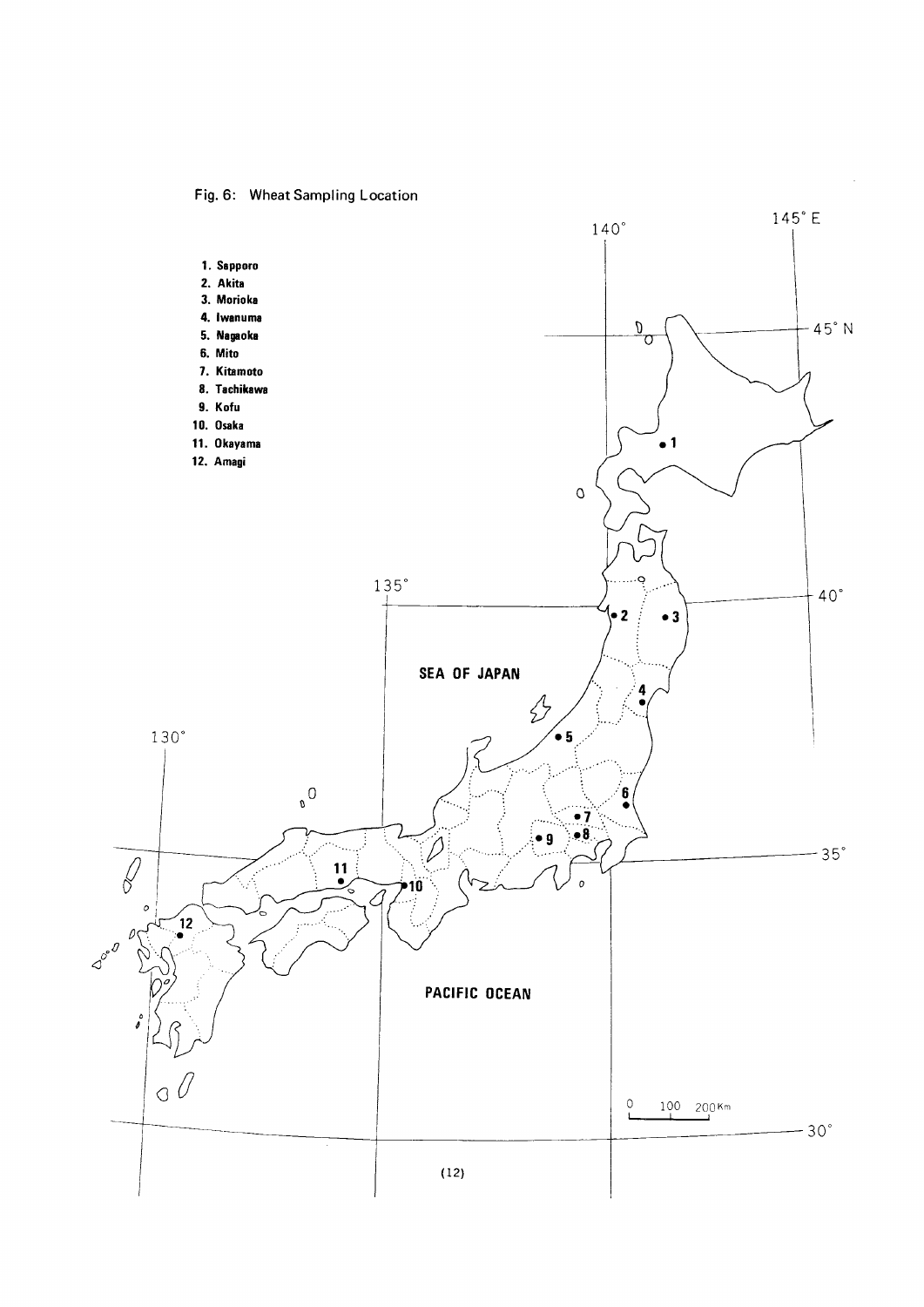# DATA OF THE TWELFTH **NUCLEAR TEST** OF THE PEOPLE'S REPUBLIC OF CHINA Meteorological Data

**Gross Beta-radioactivity in Rain and Dry Fallout** 

(Japan Meteorological Agency)

Survey of gross beta-activity in rain and dry fallout has been conducted using the data from 13 stations of Japan Meteorological Agency shown in Figure 7.

The procedures of sampling and counting are same as those discribed on page 2 of the report No. 5 of this publication series.

The 12th nuclear test of the People's Republic of China was carried out on 18 November, 1971. It is believed that the test area is the neighborhood of Lake Lop Nor (40°N, 90°E), about 4000 km west-northwest of Tokyo. The date of gross beta-radioactivity for 19-30 November, 1971 is shown in table 6 and 7.

Abnormal microbarographic disturbance was faint-

ly observed at Akita Local Meteorological Observatory. At another stations records were obscure. The data and the result are shown in table 8.

It is estimated from the air mass trajectory shown in Figure 8 that the radioactive debris emitted into the troposphere first passed in an altitude of about 10 km (300 mb level) over the middle part of Japan about 40 hours after the explosion.

The radioactivity in rain and fallout (collected near the ground) during 19-30 November, sometimes showed significant departure from those normal conditions.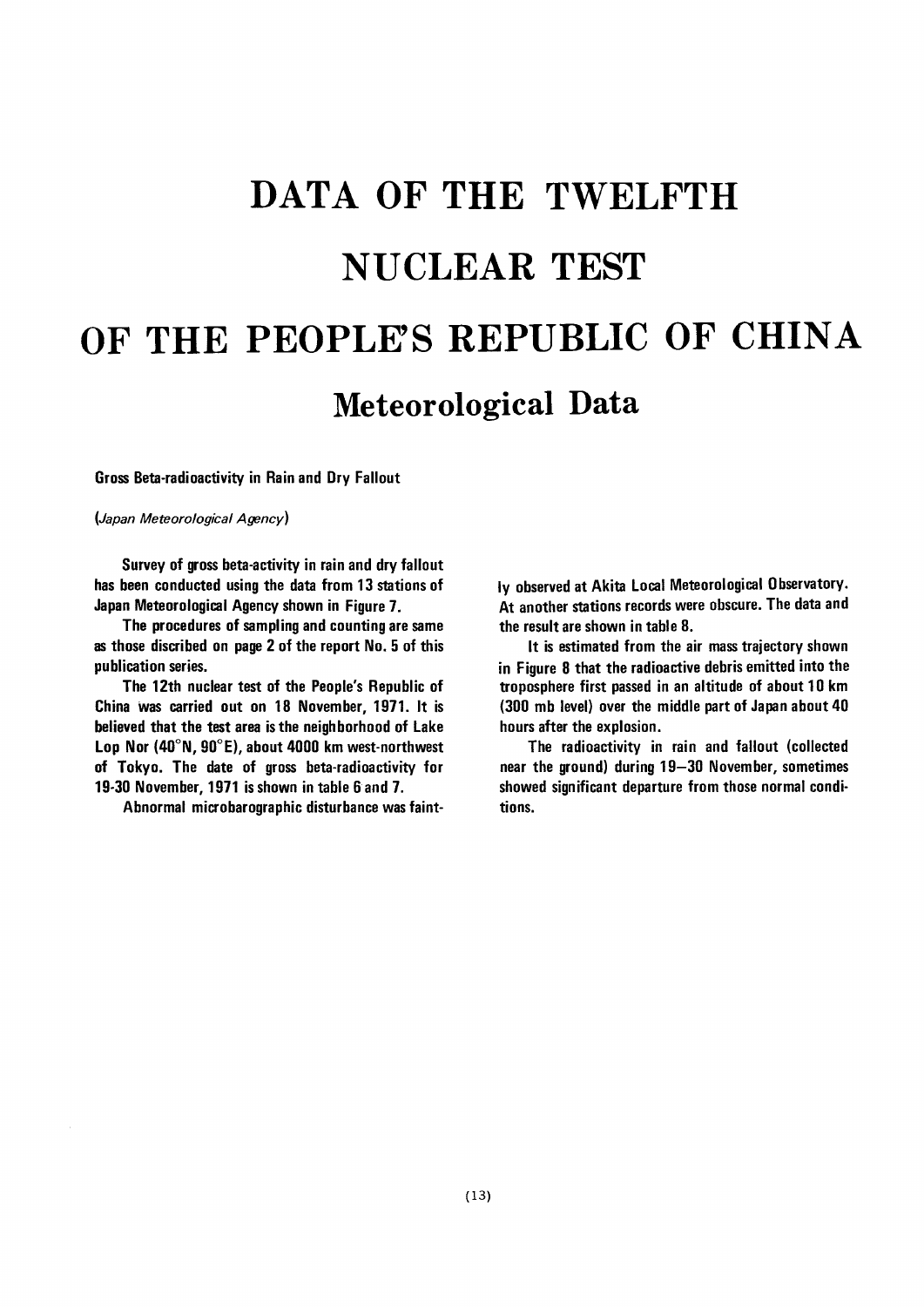#### Table 6. Gross beta-activity in Rain, Nov. 20-30, 1971 Compiled by N. Banno, T. Honda, H. Ueno (Japan Meteorological Agency)

| Upper row: | Concentration (pCi/cc) |                        |
|------------|------------------------|------------------------|
| Lower row: | <b>Deposition</b>      | (mCi/km <sup>2</sup> ) |

| Date                                      |            | Nov. 1971  |                          |              |                          |                          |                          |            |                          |                          |                              |
|-------------------------------------------|------------|------------|--------------------------|--------------|--------------------------|--------------------------|--------------------------|------------|--------------------------|--------------------------|------------------------------|
| <b>Satation</b>                           | 20         | 21         | 22                       | 23           | 24                       | 25                       | 26                       | 27         | 28                       | 29                       | 30                           |
| Wakkanai<br>$\mathcal{L}(\mathcal{E})$    | ---        |            | 0.1<br>0, 8              | 0,1<br>0.1   |                          | 0.0<br>0,0               | -                        |            | 0.0<br>0,0               | 0.0<br>0.0               | 0.1<br>0,3                   |
| Sappro<br>$\mathbf{z}$                    |            |            | 0.1<br>0,3               |              |                          | 0.1<br>0,4               | 0.1<br>0.1               |            | 0.0<br>0,0               | —                        | 0.0<br>0,0                   |
| Kushiro<br>$\mathbf{r}$                   |            |            | $\overline{\phantom{0}}$ |              |                          | 0,0<br>0.0               | $\overline{\phantom{0}}$ |            | 0.0<br>0.0               | $\overline{\phantom{0}}$ | $\overline{\phantom{a}}$     |
| Sendai<br>$\mathcal{F}_{\mathcal{A}}$     |            |            |                          |              |                          | 0.0<br>0.0               | —                        |            | $\overline{\phantom{0}}$ | 0.0<br>0.0               | -                            |
| Akita<br>$\mathbf{z}$                     |            |            |                          |              | 0.2<br>1.0               | 0.3<br>4.0               | 0.1<br>0.5               |            | 0.5<br>3.0               | 0.1<br>0.9               | 0,0<br>0,0                   |
| Tokyo<br>$\mathbf{r}$                     |            |            |                          |              | $\overline{\phantom{0}}$ | $\overline{\phantom{0}}$ | $\overline{\phantom{m}}$ | -          | -                        | —                        | $\qquad \qquad \blacksquare$ |
| Wajima<br>$\mathbf{r}_{\mathbf{r}}$       | 0.1<br>2.0 | 0,0<br>0.0 | 0.2<br>5.0               |              | 1.0<br>4.5               | 0.2<br>3.0               | 0,2<br>2,0               | 1.2<br>6.6 | 1.1<br>13.0              | 0.2<br>5.0               | 0.0<br>0,0                   |
| Hachijojima<br>$\mathcal{L}(\mathcal{C})$ |            |            | --                       |              | 2.0<br>2.0               | 0.5<br>2.0               |                          | 0.2<br>0,6 | —                        |                          | —                            |
| Osaka<br>$\boldsymbol{\mu}$               |            |            | --                       |              | 15.0<br>15.0             |                          |                          | -          |                          |                          | $\overline{\phantom{0}}$     |
| Yonago<br>$\mathbf{r}$                    |            |            | 2.9<br>15.0              | 3.9<br>39.0  | 2,6<br>39.0              | $\overline{\phantom{0}}$ |                          |            |                          |                          | 0.4<br>1.0                   |
| Murotomisaki<br>$\bullet\bullet$          |            |            | $\overline{\phantom{a}}$ | --           |                          |                          |                          |            |                          |                          |                              |
| Fukuoka<br>$\boldsymbol{\cdot}$           |            |            |                          | 17.0<br>94.0 |                          | 0.6<br>6.0               |                          | 0.7<br>7.0 |                          |                          |                              |
| Kagoshima<br>$\mathbf{r}$                 |            |            |                          |              |                          |                          |                          | 0.0<br>0,0 |                          |                          |                              |

#### Table 7. Gross beta-activity in Dust, Nov. 19-30, 1971 Compiled by N. Banno, T. Honda, H. Ueno (Japan Meteorological Agency)

| (pCi/m <sup>3</sup> ) |
|-----------------------|
|                       |
|                       |

| Date    |     | Nov. 1971 |     |      |     |     |     |     |      |     |     |     |
|---------|-----|-----------|-----|------|-----|-----|-----|-----|------|-----|-----|-----|
| Station | 19  | 20        | 21  | 22   | 23  | 24  | 25  | 26  | 27   | 28  | 29  | 30  |
| Sapporo | 0.2 | 0.5       | 0.3 | 0.2  | 0.3 | 0.2 | 0.1 | 0.1 | 0,2  | 0.1 | 0,1 | 0.1 |
| Sendai  | 0.2 | 0.6       | 0.6 | 0.3  | 0,3 | 0.9 | 0.1 | 0,3 | 0.4  | 0.9 | 0.1 | 0.1 |
| Tokyo   | 0.3 | 1.0       | 0.6 | 1.2  | 0.3 | 2.8 | 0.7 | 0.9 | 0.7  | 2,2 | 0.4 | 0.3 |
| Osaka   | 1.9 | 1.5       | 1.9 | 00,4 | 4.8 | 1.2 | 0,5 | 1.4 | 3.4  | 8.0 | 0,6 | 0.6 |
| Fukuoka | 0.5 | 0.7       | 1.2 | 0.0  | 1.2 | 1.0 | 0.2 | 0,7 | 12.0 | 1.4 | 0,0 | 0,0 |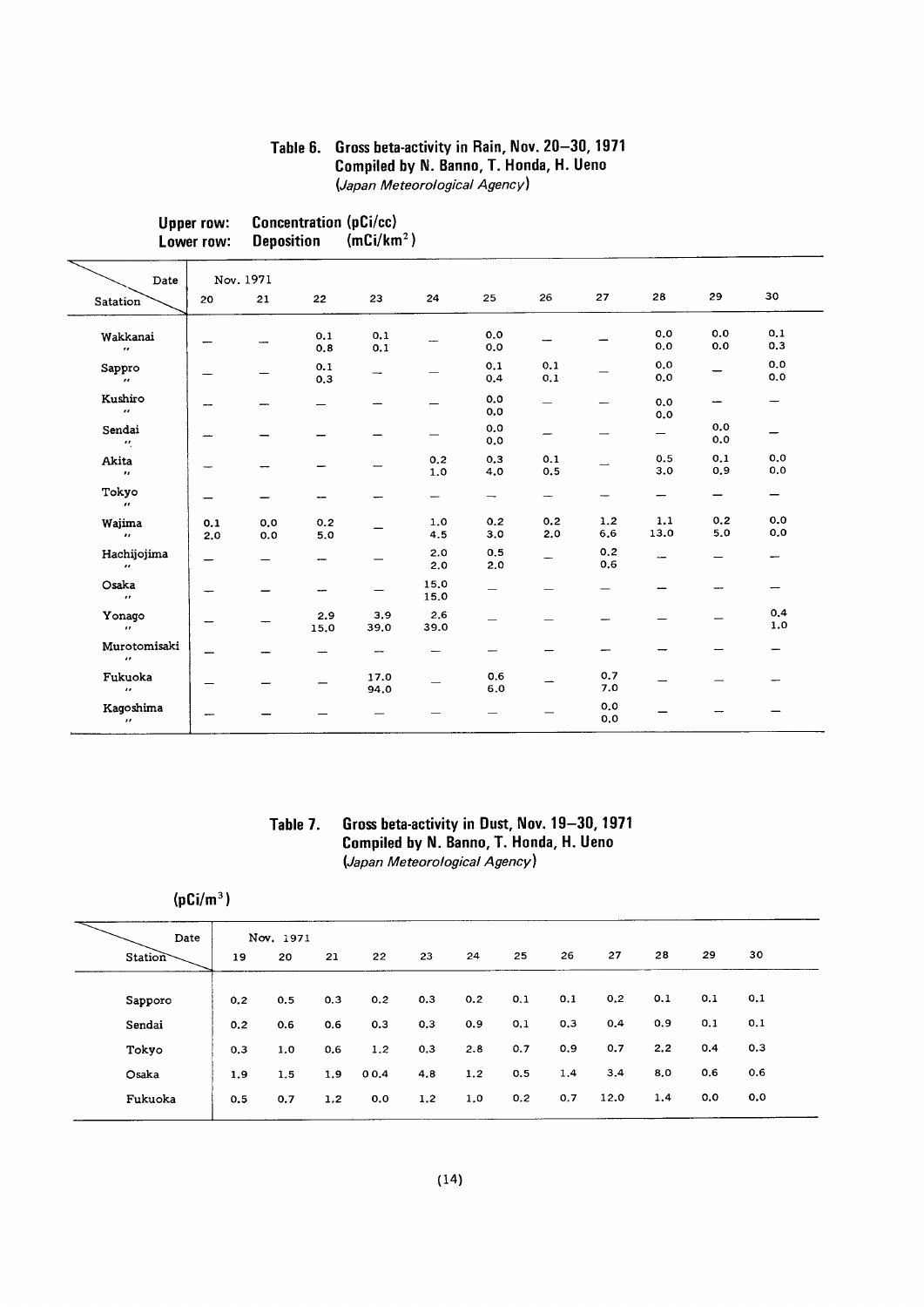#### Table 8 The Microbarographic Disturbance due to the 12th Nuclear Test of The People's Republic of China, Nov.18.1971. Compiled by N. Banno, T. Honda, H. Ueno (Japan Meteorological Agency)

| Station      |                                        | Time<br>(G.M.T.) | Amplitude<br>(mb) | Period<br>(min) | Duration<br>(min) |
|--------------|----------------------------------------|------------------|-------------------|-----------------|-------------------|
| Wakkanai     | $(45^{\circ} 25' N 141^{\circ} 41' E)$ |                  |                   |                 |                   |
| Kushiro      | $(42^{\circ} 59' N 144^{\circ} 24' E)$ |                  |                   |                 |                   |
| Akita        | $(39^{\circ} 43' N 140^{\circ} 06' E)$ | 09:46            | ?                 | ?               | 13                |
| Wajima       | $(37^{\circ} 23' N 136^{\circ} 54' E)$ |                  |                   |                 |                   |
| Tokyo        | $(35^{\circ} 41' N 139^{\circ} 46' E)$ |                  |                   |                 |                   |
| Yonago       | $(35^{\circ} 26' N 133^{\circ} 21' E)$ |                  |                   |                 |                   |
| Murotomisaki | $(33^{\circ} 15' N 134^{\circ} 11' E)$ |                  |                   |                 |                   |
| Kaqoshima    | $(31^{\circ} 34' N 130^{\circ} 33' E)$ |                  |                   |                 |                   |

Records were obscure.  $\rightarrow$  :  $\bar{\phantom{a}}$ 

? : Not determined because the change was too small.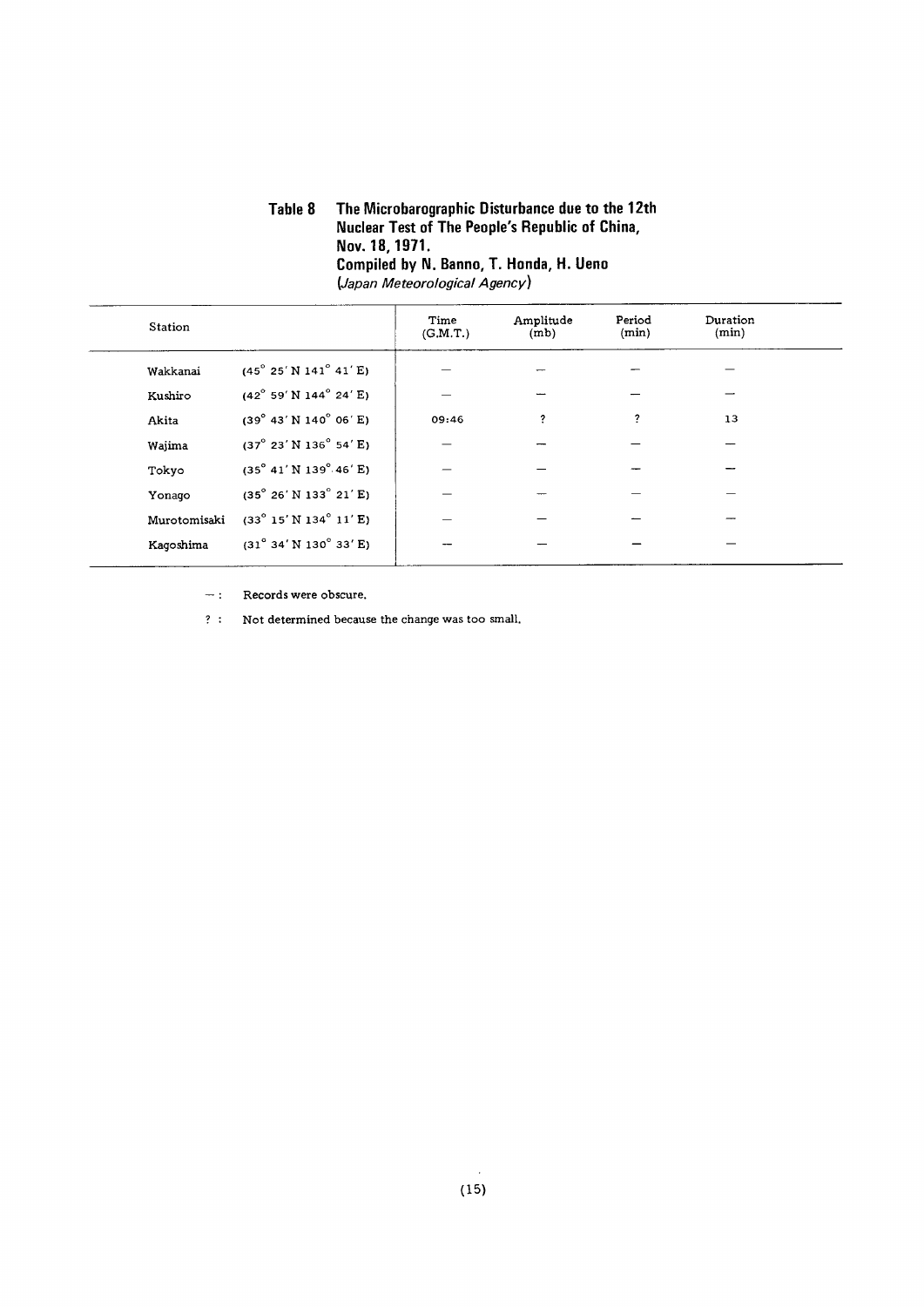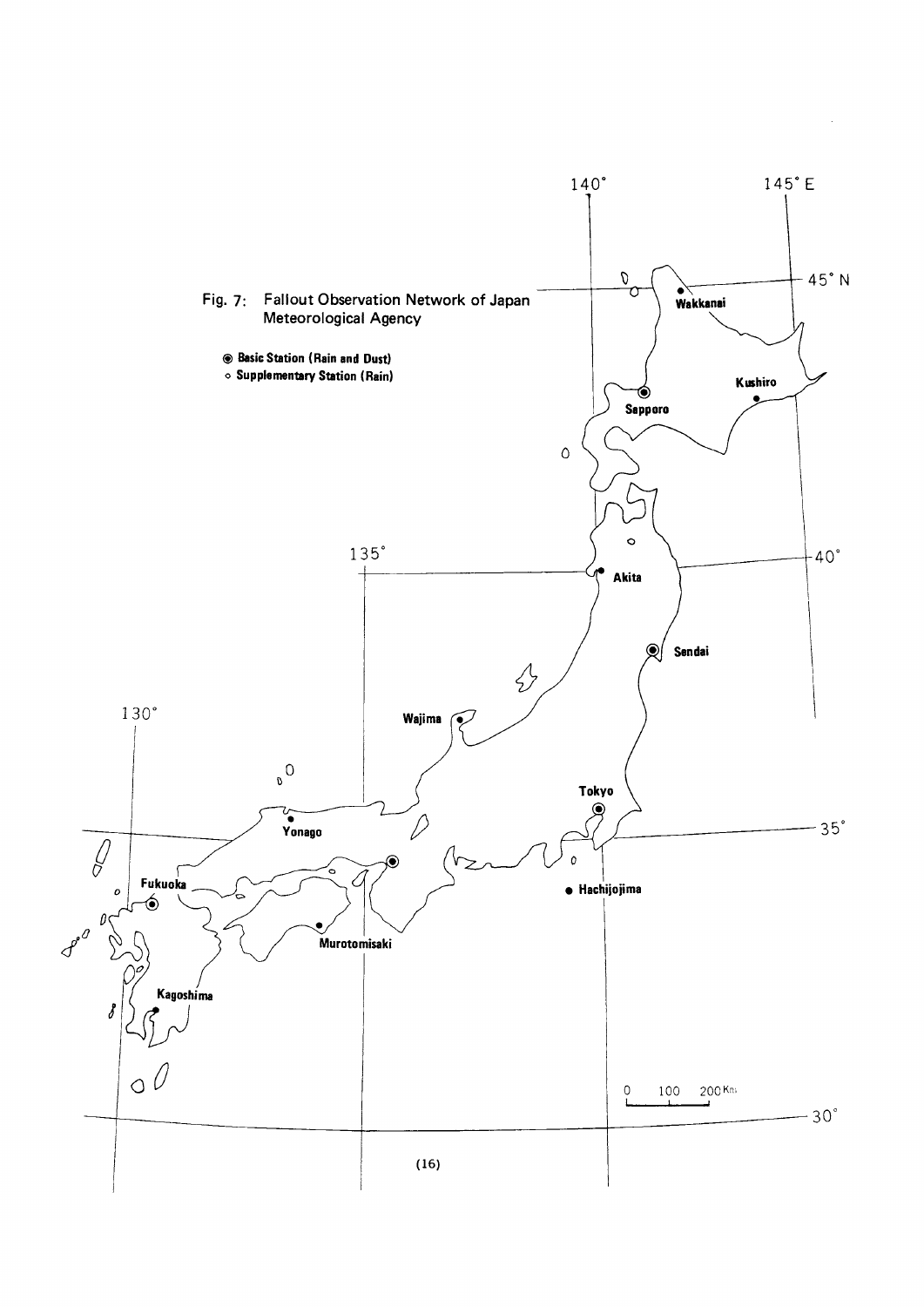

 $(17)$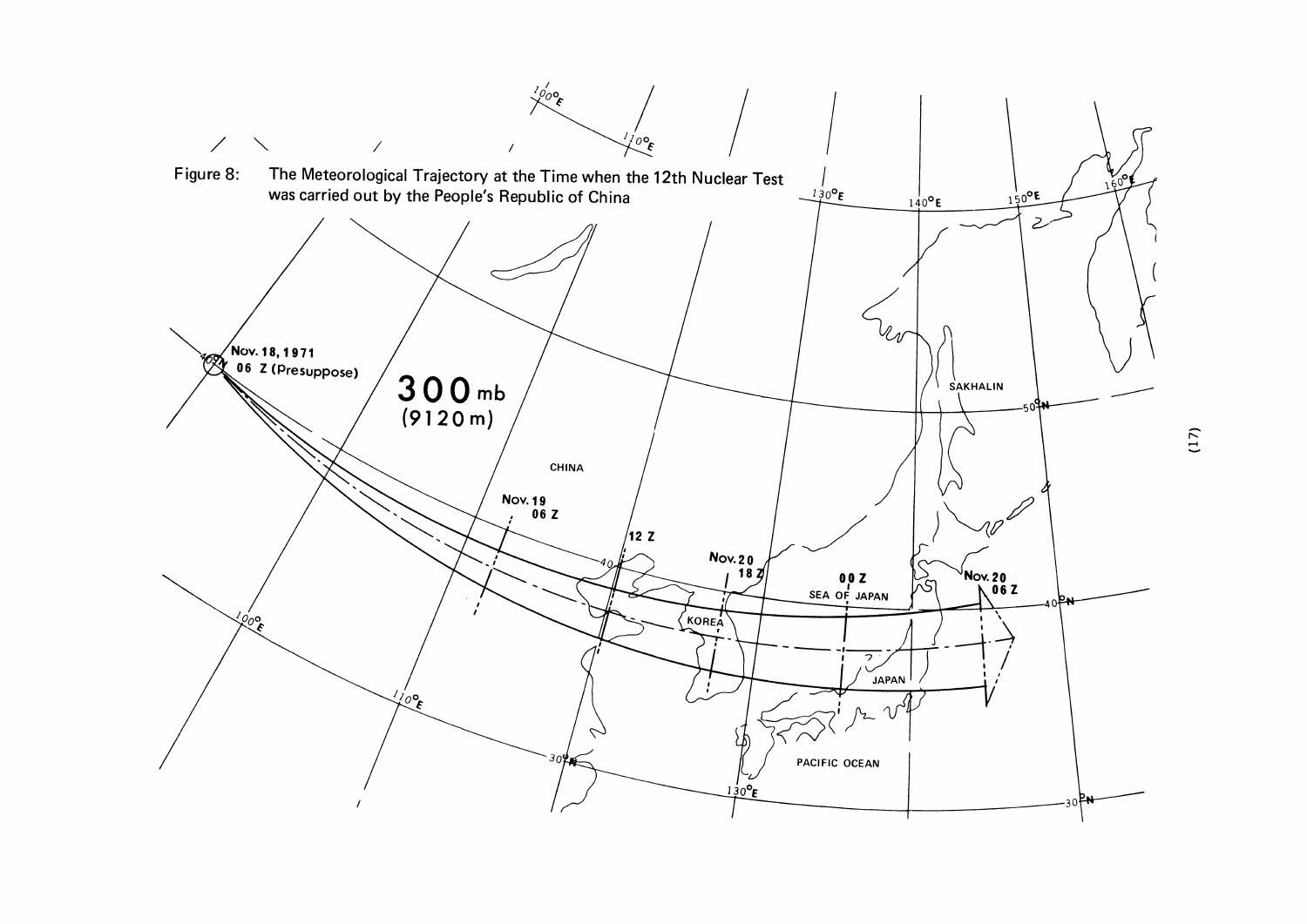#### Gross Bata-rad ioactivity in Upper Air

(Research and Development H.Q., Japan Defense Agency)

Since 1960, Research and Development H.Q., Japan Defense Agency has measured the beta-activity of dust in the lower laver of the stratosphere and tropopause using aircraft as collectors.

The samples were taken over three areas of Japan using both dust samples attached under the aircraft wings and gummed papers attached in front of them.

The sampling flight with gummed papers were

made using two aircraft at the same time, one of which made a normal sampling flight and the other only upward and downward flight. The difference between the amounts of radioactivity of samples collected by the two aircraft is taken as the value at the flight altitude.

Figure 9 shows three sampling areas of Japan. Results obtained is shown in Table 9.

Table 9. Gross  $\beta$ -actibity in Upper Air - Nov. 19th to 25th, 1971 by K. Kenmochi, T. Akimoto, T. Matsumura and K. Kitazawa (Research and Development H. Q., Japan Defense Agency)

|                                              |                |                          | Northern Area         |                    |                    | Central Area                  |           |                    | Western Area                  |           |
|----------------------------------------------|----------------|--------------------------|-----------------------|--------------------|--------------------|-------------------------------|-----------|--------------------|-------------------------------|-----------|
| investigation<br>contents<br>time<br>and day |                | Fright<br>Area<br>$\sim$ | (f <sub>t</sub> )     | Altitude Intensity | Fright<br>Area     | Altitude<br>(f <sub>t</sub> ) | Intensity | Fright<br>Area     | Altitude<br>(f <sub>t</sub> ) | Intensity |
| Nov. 19th $18:00$                            |                |                          |                       |                    | Iruma              | 37,000                        | 3.2       |                    |                               |           |
|                                              |                |                          |                       |                    | Sado               |                               |           | Chikujyo           |                               |           |
|                                              | 21:00<br>22:00 | Hachinohe                |                       |                    | Wajima             |                               | 3.3       | Mishima            | 30,000                        | 3.7       |
|                                              | 23:00          | Niigata                  | 37,000                | 1.8                | Iruma              |                               |           | Chikujyo           |                               |           |
|                                              |                | Hachinohe                |                       |                    |                    |                               |           |                    |                               |           |
|                                              | 20th 00:00     |                          |                       |                    | $\boldsymbol{\mu}$ | 37,000                        | 1.2       |                    |                               |           |
|                                              | 01:00<br>02:00 | $\boldsymbol{\epsilon}$  | $\boldsymbol{\alpha}$ | 1.8                | $\pmb{r}$ .        | 30,000                        | 0.4       |                    |                               |           |
|                                              | 03:00<br>04:00 | $\pmb{\cdot}$            | 30,000                | 0.6                | $\mathbf{r}$       | $\mathcal{F}(\mathcal{E})$    | 0.4       |                    |                               |           |
|                                              | 05:00          | $\boldsymbol{\mu}$       | $\epsilon$            | 1.0                |                    |                               |           | Chikujyo           |                               |           |
|                                              | 09:00          |                          |                       |                    |                    |                               |           | Tanegashima 18,000 |                               | 0.15      |
|                                              | 12:00          |                          |                       |                    |                    |                               |           | Chikujyo           |                               | 0.17      |
|                                              | 25th 08:42     | Hachinohe                |                       |                    | Iruma              |                               |           | Chikujyo           |                               |           |
|                                              | 08:53          | Miyako                   | 16,000                | 0.14               | Maebashi           | 16,000                        | 0.1       | Mishima            |                               |           |
|                                              | 09:30          |                          |                       |                    |                    |                               |           |                    |                               |           |
|                                              |                | Tomakomai                |                       |                    | Niigata            |                               |           | Nakatsu            | 16,000                        | 0.08      |
|                                              |                |                          |                       |                    |                    |                               |           | Aso                |                               |           |

 $(\text{unit} = pCi)^3)$